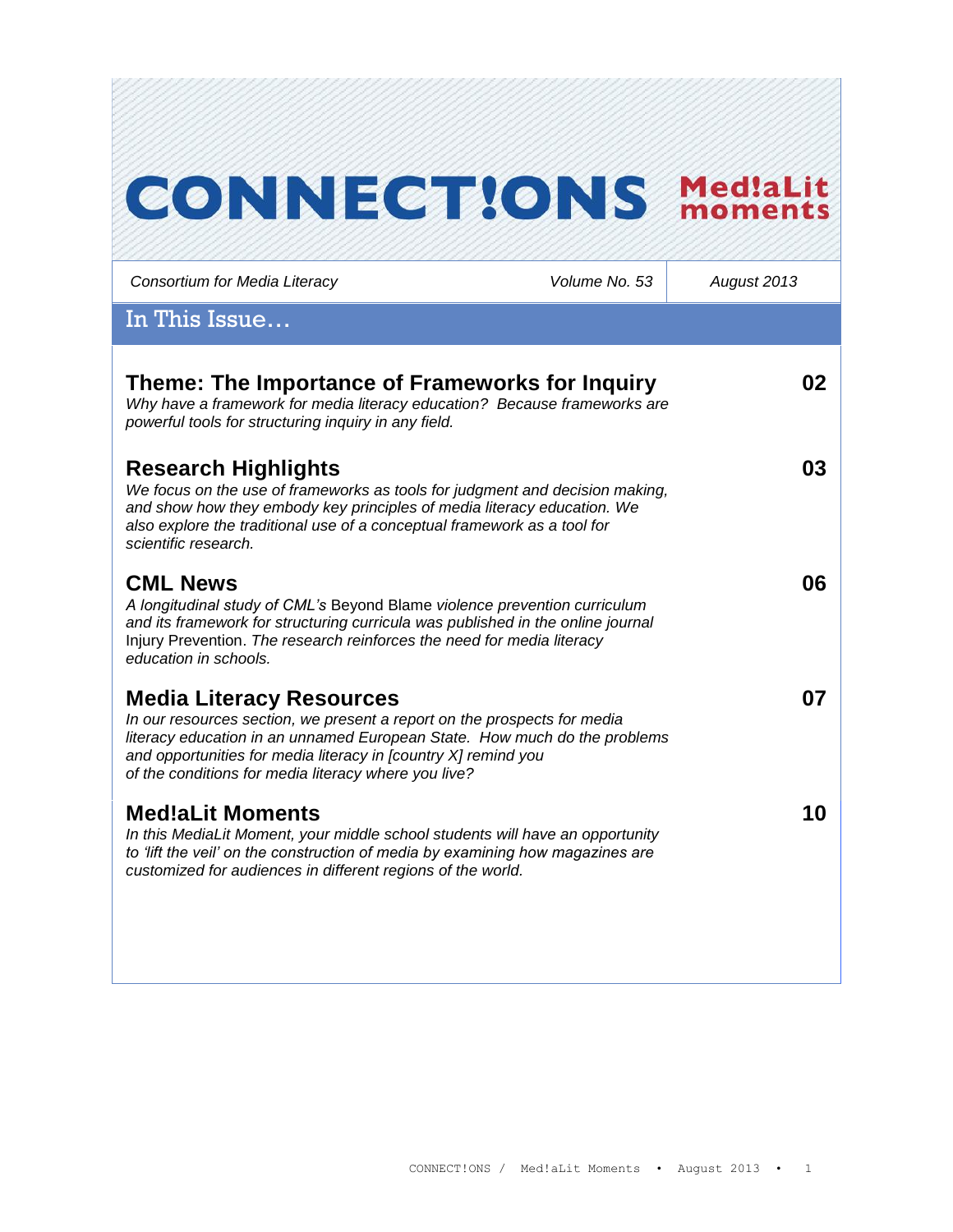## Theme: The Importance of Frameworks for Inquiry

We live in a world defined by frameworks. They provide criteria for judgment and decision making in our every day lives. Examples of durable frameworks of this type include the Benjamin Graham Portfolio as a framework for stock market investing, the Twelve Steps as a framework for recovery, the Ten Commandments as a framework for moral behavior. The Bill of Rights clearly functions as a framework for judgment and decision making. Using these frameworks can be a simple task, or intricately complex.

CML's framework of Key Questions and Core Concepts of media literacy is a tool for structuring exploration of any content through questioning (Shields and Tajalli, "Intermediate Theory"). It helps users extend and sharpen their thinking and provides guiding principles for decision making. The Empowerment Spiral of Awareness, Analysis, Reflection and Action is also a part of CML's framework for media literacy. In applying these ideas, for example, a film goer who had never seen the framework might ask, "Why was the movie so gory?" With the aid of the CML framework, that same audience member might ask, "Were the producers using the gory scenes to target a particular audience, and, upon reflection, is this what I want to watch?"

In this issue of *Connections*, we justify the use of a framework for media literacy education by defining and describing what conceptual frameworks are; by providing examples of frameworks which are indispensable to us, and by highlighting their advantages and demonstrating their versatility. In our first research essay, we focus on the use of frameworks as tools for judgment and decision making, and show how they embody key principles of media literacy education. In our second essay, we discuss the traditional use of a conceptual framework as a powerful tool for scientific research. In our resources section, we present a brief report by a guest author on the current status and prospects for media literacy education in an unnamed European State, and invite you to guess the State which the report describes. And in our MediaLit Moment, your middle school students will have a chance to 'lift the veil' on the construction of media by examining how magazine covers are customized for audiences in different locations.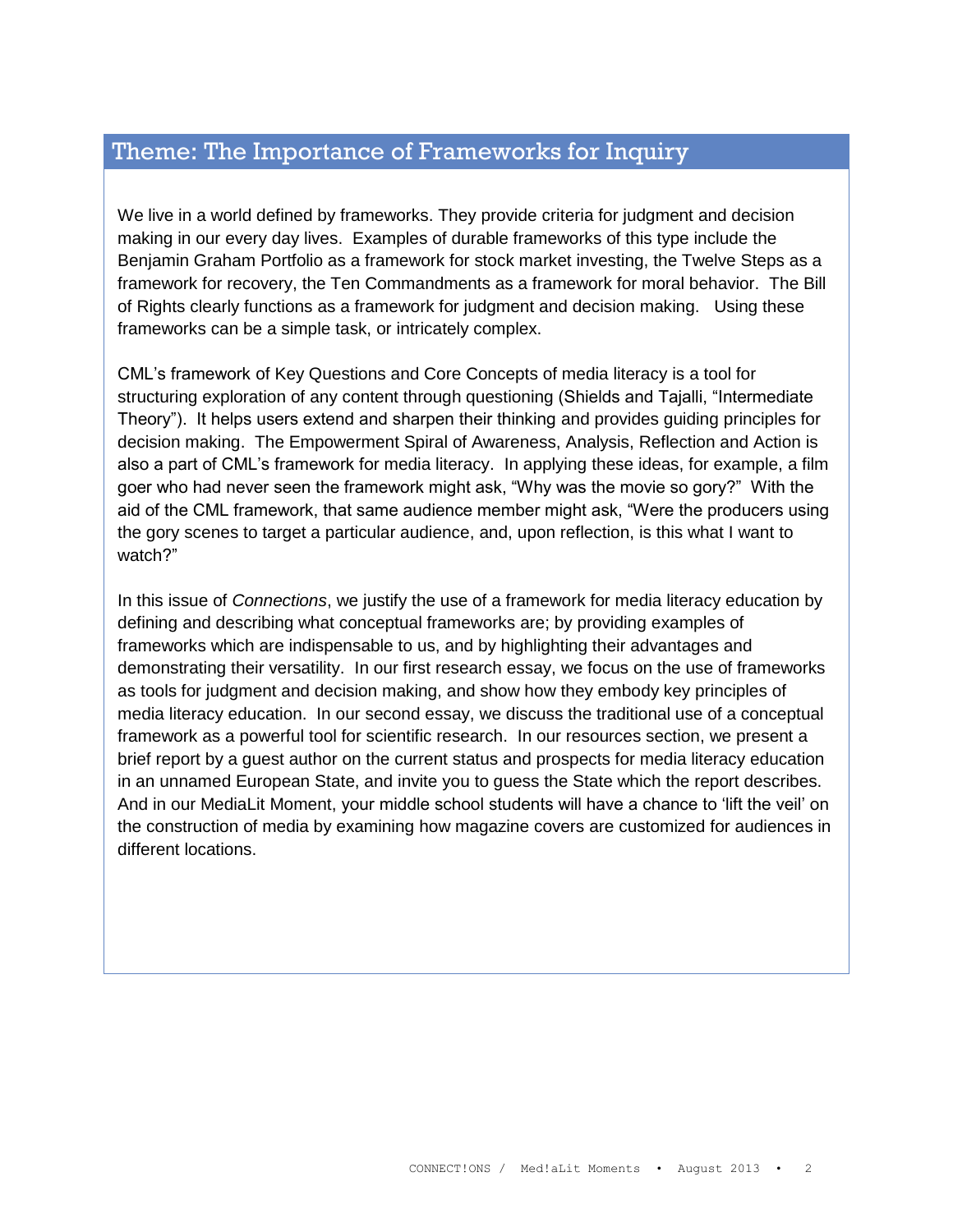# Research Highlights

#### **Frameworks for Judgment and Decision Making**

One way to illuminate the flexibility of conceptual frameworks is to classify them along a continuum of research purposes:

- Working Hypothesis A statement of expected outcomes which can be used for wideranging exploration of a topic.
- Categories When confronted with an entirely new problem or question, provisional classification can be essential for understanding.
- Formal Hypothesis Used to explain phenomena or predict outcomes.
- Practical Ideal Type Used to develop criteria for judgment. A typical research question might be phrased, "How close is this process/policy to an ideal standard?"
- Models of Operations Research Used for high stakes decision making. A typical research question might be phrased, "Which project should be built?"

(Adapted from Shields and Tajalli, "Intermediate Theory" 317 ff.).

The CML framework, [Questions/QTIPS,](http://www.medialit.org/questionstips-qtips) can easily be used across most of the purposes listed above. At least one research study has approached the framework as a theoretical model for instruction, and utilized a formal hypothesis to determine its effectiveness. Students and teachers using the framework tend to use a working hypothesis to extend their examination of specific media texts. The December 2012 issue of *Connections* used the framework to explicate our "criteria for media literacy instruction," and our Media Literacy Trilogy demonstrates how the framework can be used to make curriculum choices, especially for media construction and de-construction.

Regardless of whether frameworks are used for research or for classroom practice, their use always entails some sort of risk. Contradictory evidence can upend the most carefully constructed theoretical framework. But, of course, research is an iterative process in which the researcher revises her theory in an attempt to arrive at a successively more accurate approximation of reality. In discussing student research projects utilizing a classificatory framework, Shields observes, "the explicit challenge of inventing a descriptive framework requires a degree of intellectual independence that can make students uncomfortable" (323). In the field of media literacy education, critical autonomy is a primary goal. Careful evaluation can lead to media choices which are still inappropriate or disappointing (for students, teachers and parents alike!), but the practice and development of reasoned judgment holds a greater value. It's something that a well-constructed conceptual framework implicitly encourages.

The use of conceptual frameworks to develop reasoned judgment also explains the importance of the term "process skills." At several points in *Reason and Rigor*, Ravitch and Riggan stress that a conceptual framework is not a product, but a process. For example, a literature review should not simply summarize the literature, or simply propose a theory, but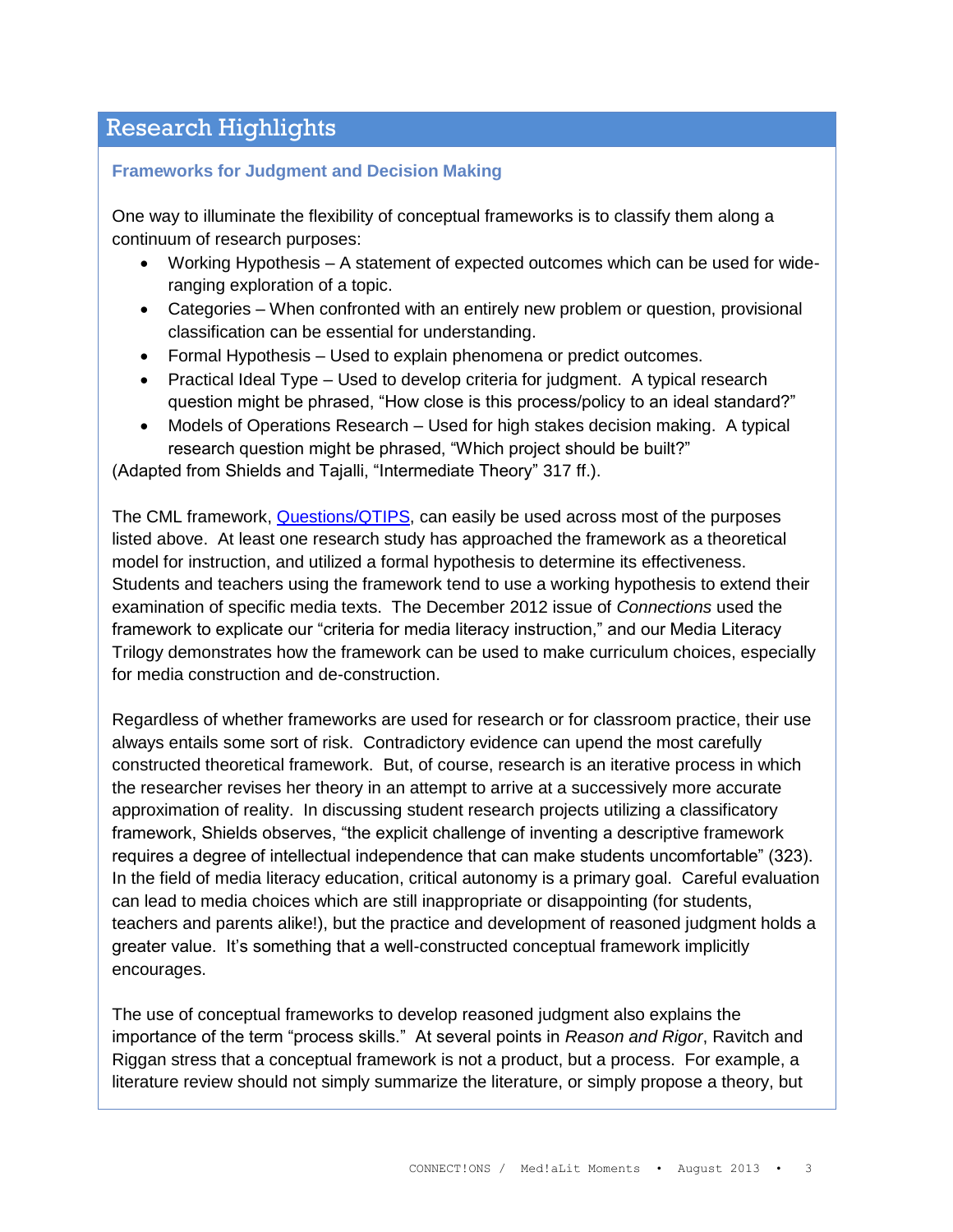create a dialogue between the researcher--with all his motivations and purposes--and other authors who have addressed the topic--who have interests and commitments of their own. Project-based learning frameworks in K-12 schools are designed to enhance this dialogue. While projects begin with student interests, students are given opportunities to understand and consider the interests and perspectives of community members and other researchers in the field.

Finally, it's worth noting how a framework used as a tool for inquiry can transform the inquirer. In an academic setting Shields and Tajalli, both professors of public administration, were highly satisfied with the outcomes for graduate students who learned how to construct conceptual frameworks for research: "They see things differently, and ask different questions during meetings. . .Their colleagues say, 'You have changed.' The transformation of inquiry goes beyond the immediate task at hand and helps to create different, more capable professionals" (331).

### **Frameworks for Research**

In several issues of *Connections*, we've noted the distinction between information and knowledge. Information online may be plentiful, but schools rarely teach the intellectual strategies needed to analyze and evaluate that information against acceptable criteria.

In a similar vein, information should be distinguished from data. Frederick Erickson, a distinguished social science researcher, explains this way: "For some years now, as I teach participant observation research. . .I've been saying that field notes, your stack of field notes aren't data; they're an information source, and you discover data in them by linking pieces of a research question, or an assertion you want to make" (Ravitch and Riggan, *Reason and Rigor*, 157).

A theory is needed to create data from all the information which is gathered. Drawing from John Dewey's philosophy of science, Patricia Shields and Hassan Tajalli focus attention on the role of the researcher in constructing a theory, and argue that a theory is not so much a statement of truth as a *tool* which the researcher uses to *structure inquiry* about a question or problem ("Intermediate Theory," 314, emphasis added).

In *Reason and Rigor: How Conceptual Frameworks Guide Research,* Sharon Ravitch and Matthew Riggan define a conceptual framework as "an argument about why the topic one wishes to study matters, and why the means proposed to study it are appropriate and rigorous. By *argument*, we mean that a conceptual framework is a series of sequenced, logical propositions the purpose of which is to convince the reader of the study's importance and rigor. . .by *appropriate and rigorous*, we mean that a conceptual framework should argue convincingly that 1) the research questions are an outgrowth of the argument for relevance; 2) the information to be collected provide the researcher with the raw material needed to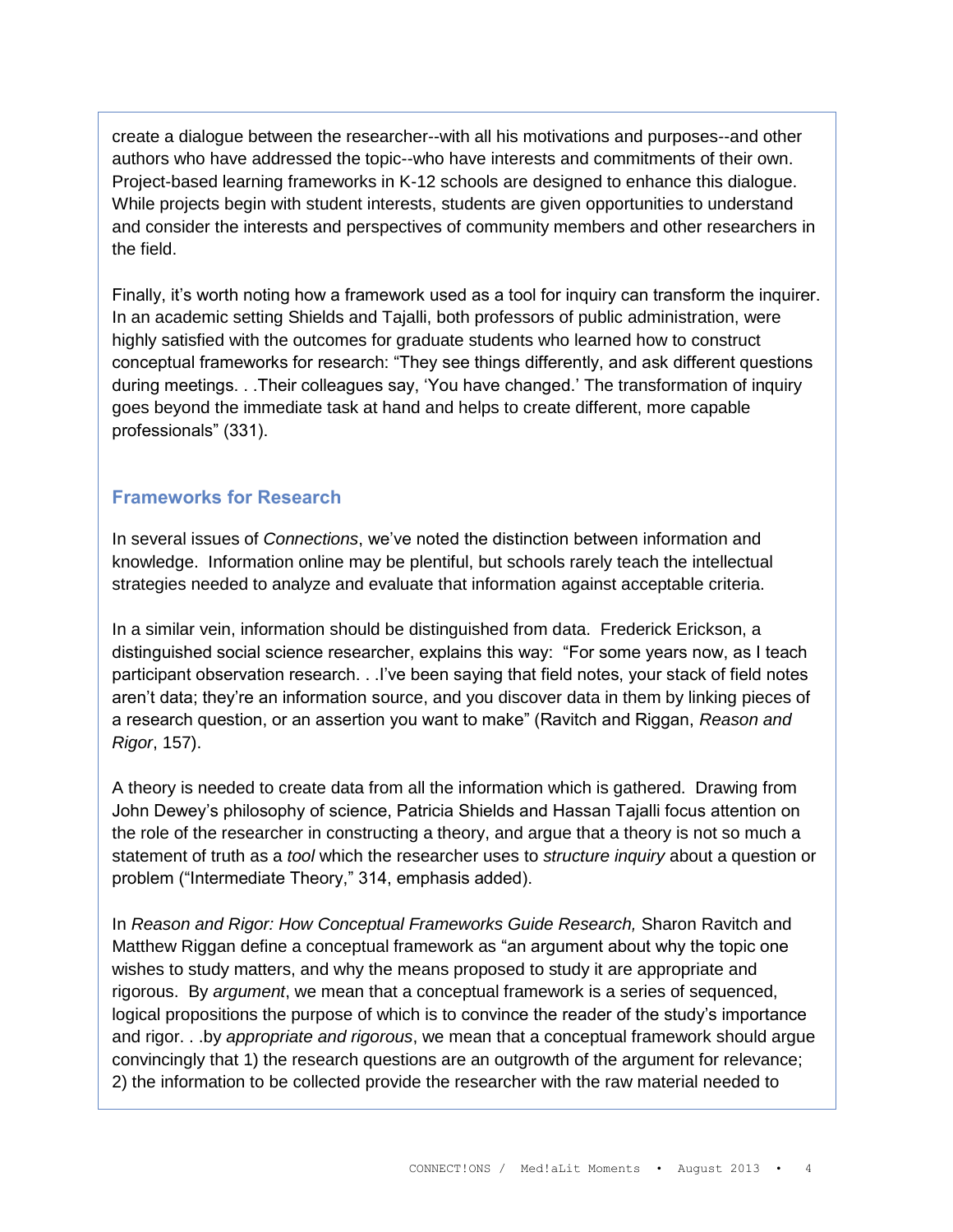explore the research question; and 3) the analytic approach allows the researcher to effectively respond to (if not always answer) those questions" (7).

The CML framework meets these criteria. The argument of the framework might be phrased this way: "All media are constructed, and recognizing the way in which media are constructed is a key literacy skill." The Core Concepts are a series of sequenced, logical propositions which argue how the construction of media texts can be recognized. Because they are framed as a series of sequenced, inter-related and logical propositions, their validity can be measured--as opposed to other theories of literacy which lack such a framework. Validation requires evidence that teachers and students who have practiced with the framework have demonstrated an increased awareness of the constructed nature of media. Fortunately, peer-reviewed research is showing that this is the case, particularly with violent media texts. Finally, because the framework can be used to standardize methods of instruction, the validity of the framework can be reliably tested among different populations. A unique facet of the CML framework is that teachers and students may be considered researchers in their own right. In their second chapter, Ravitch and Riggan assert that researchers who examine their own motivations, expectations and biases heighten the effectiveness of a conceptual framework. The Empowerment Spiral, which focuses attention on the inquirer, encourages teachers and students to ask the same kinds of questions of themselves. And when analysis is complete, they're encouraged to ask, why does it matter? Asking that question is likely to spur more nuanced research. Furthermore, the framework serves as a theory which structures inquiry for the students and teachers who use it, and implicitly defines the methods to be used, namely, an exploration of the relationships between producers, texts and audiences. Of course, *Literacy for the 21st Century* and other CML texts also elucidate the connections between theory and method in detail.

One of the greatest advantages of a conceptual framework is its flexibility. For a formal research proposal, a conceptual framework is used to organize the ocean of information available in the literature on the topic, ensuring that discussion of the existing literature is directly relevant to the questions for research. From there, the framework is used to structure the methods by which data will be collected and measured. On a "local" level, the framework can be applied to specific cases, or used to make specific policy recommendations. The CML framework exhibits the same flexibility of scale. Critical media literacy and other subfields of media studies would be impossible without the theory of media construction. In the classroom, the theory of media construction lies behind individual practices such as close analysis. As students learn the difference between description and interpretation, they learn how they are actively re-constructing the text.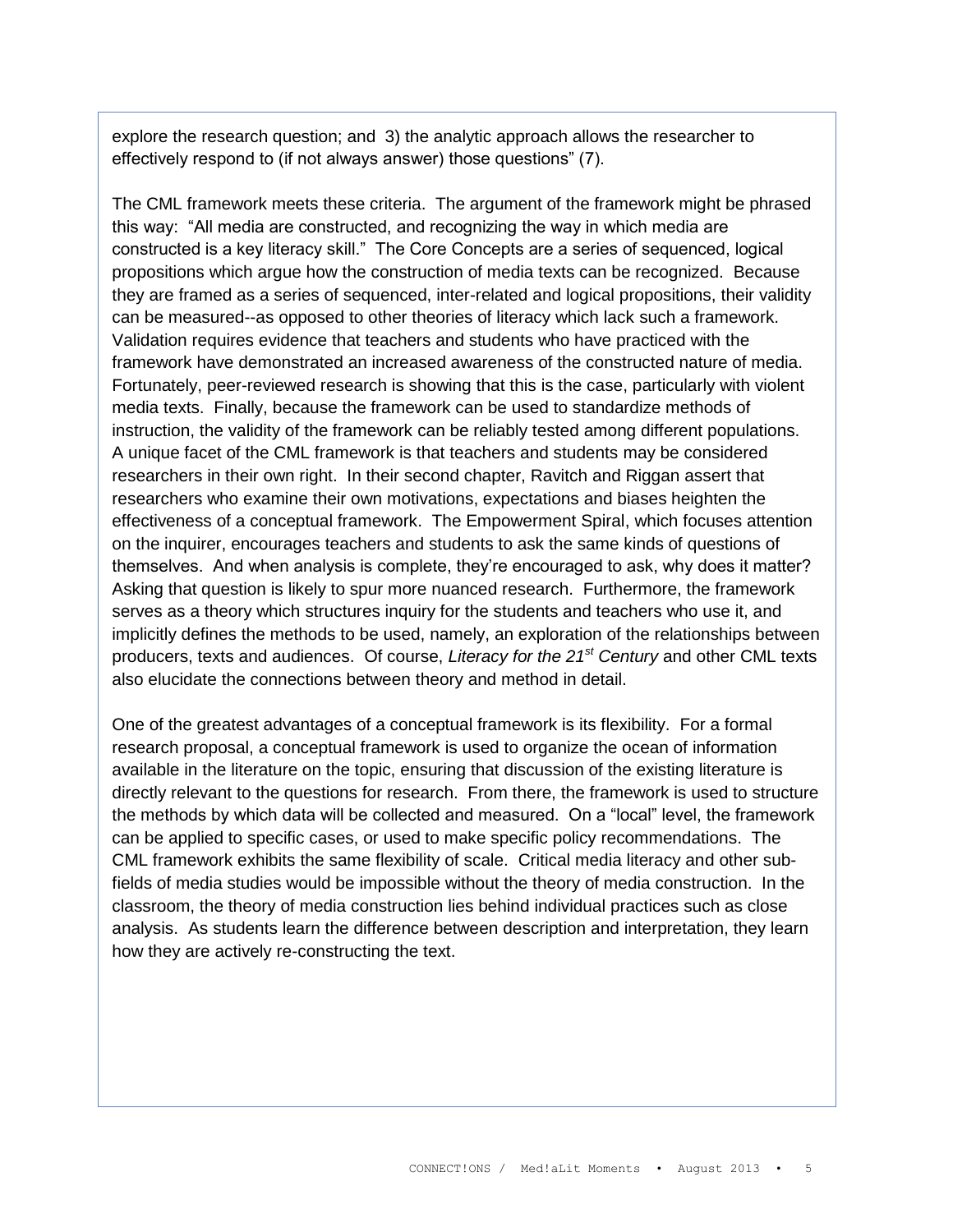## CML News

*Media literacy education is a promising approach to mitigating negative effects of media use…*

> **CONSORTIUM** for **MEDIA LITERACY**

> **Uniting for Development**

**Longitudinal Study Published in Injury Prevention supports media literacy education for adolescents**

*Evaluation of a school-based violence prevention media literacy curriculum* was published by Kathryn R. Fingar and Tessa Jolls in *Injury Prevention*, online August 2013. The purpose of the study was to evaluate whether *Beyond Blame*, a violence prevention media literacy curriculum, is associated with improved knowledge, beliefs and behaviors related to media use and aggression and to determine the effectiveness of CML's approach and framework for media literacy education.

The study, conducted by the Southern California Injury Prevention Research Center at UCLA, assessed the effectiveness of CML's curriculum *Beyond Blame: Challenging Violence in the Media* throughout schools in Southern California from 2007-2008. The study followed middle school students from one academic year to the next assessing their ability to recognize and evaluate violence in media along with changes in their behavior towards violent media. Read the study [here.](http://www.medialit.org/sites/default/files/Injury%20Prevention%20Journal%202013.pdf)

#### **About Us...**

**[www.consortiumformedialiteracy.org](http://www.consortiumformedialiteracy.org/)** The Consortium for Media Literacy addresses the role of global media through the advocacy, research and design of media literacy education for youth, educators and parents. The Consortium focuses on K-12 grade youth and their parents and communities. The research efforts include nutrition and health education, body image/sexuality, safety and responsibility in media by consumers and creators of products.

The Consortium is building a body of research, interventions and communication that demonstrate scientifically that media literacy is an effective intervention strategy in addressing critical issues for youth.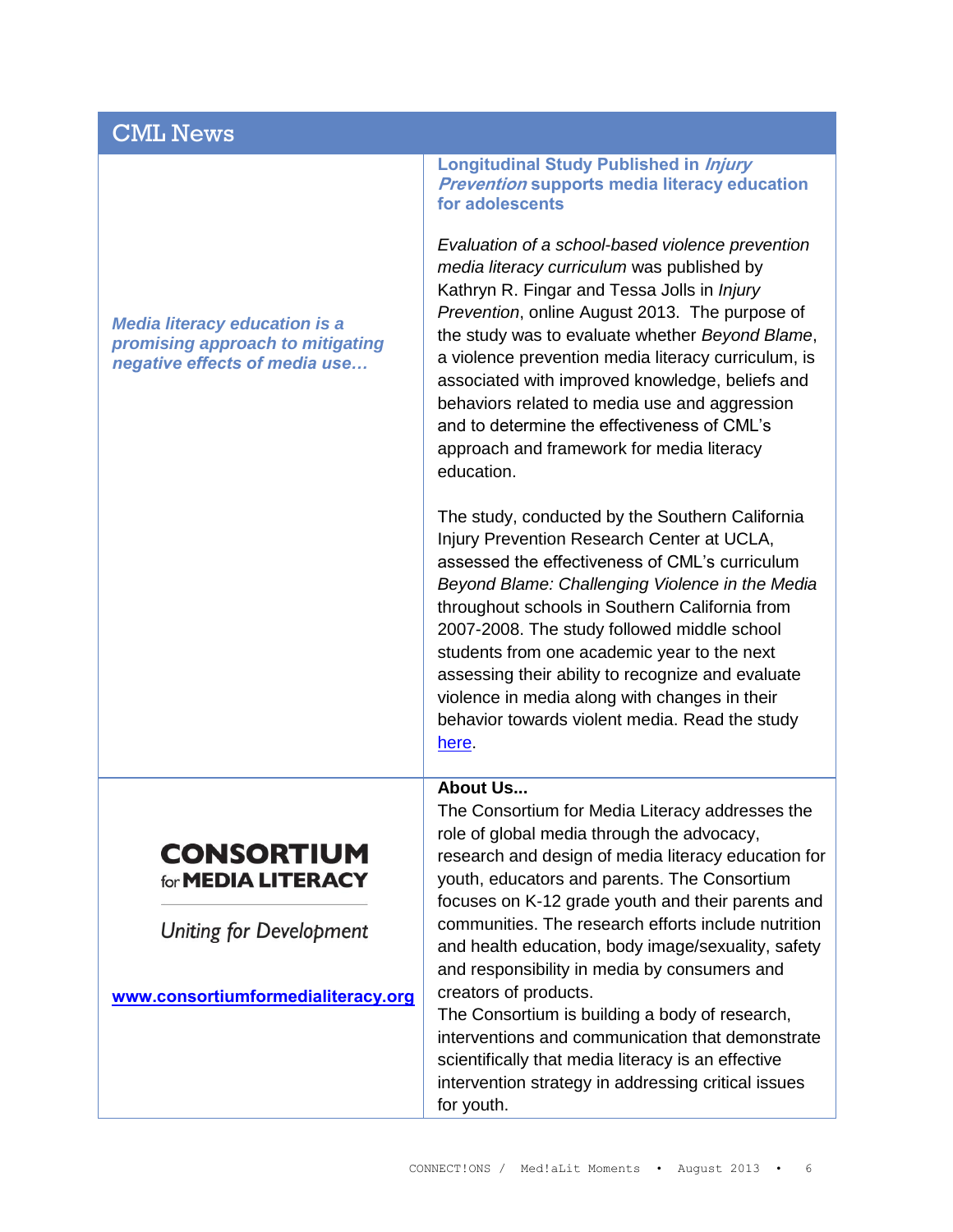## Resources for Media Literacy

### **Study on Media Literacy in Country X**

*CML recently received this report which expresses, from a policy perspective, the current state of media literacy education in a different country. Our observation is that this report – while an important undertaking in its own context – reflects the state of media literacy education in MANY places. This report is set in a European country, we have put in blanks to see if our idea about interchangeability holds true. What do you think?* 

On 8<sup>th</sup> September, the United Nations' International Literacy Day, a study on media literacy will be presented in a major city in our country. Media literacy is becoming an increasingly important topic in our region of Europe, and this is the first publication dealing with media literacy here.

The publication provides insight into the modern concept of media literacy, analyzes environmental factors that influence its development in [country X], and identifies actors who, with proposed measures, can help improve the media literacy skills of its citizens.

The author starts with the presumption that media literacy competency of individuals is greatly affected by surrounding environmental factors, such as media education, how media literacy is represented in media policy, how the media industry and civil society promote media literacy, and accessibility to media. This study suggests that the environment in [country X] provides some stimuli for the development of media literacy, but also dampens its development, especially in the fields of media education and media accessibility. Media literacy is not given adequate attention, neither in public nor in media education or media policy. The concept of media literacy itself is interpreted differently here, even among media professionals and NGO activists who actively promote it. Academic articles and publications on the subject are rare, and comprehensive research on media literacy does not exist.

Media education as education *about* media can be found as Media Culture in elementary and secondary educational curricula, under the subjects of native language and literature in primary schools, and democracy and human rights in secondary schools. However, the overall presence of media education in our educational system is unsatisfactory in both quality and quantity. This study shows that media education in [country X] focuses on traditional media and does not reflect the development of new media and ICTs. Training in media education is not mandatory for teachers, and teaching tools for media education/literacy are either unavailable or unknown to teachers. Media education is not a priority, nor is it given sufficient attention in education strategies. Given its importance for the development of media literacy, this study suggests that media education needs to be thoroughly adjusted to the modern needs of both students and teachers in [country X].

Analysis of media policy as a factor which influences media literacy shows that currently media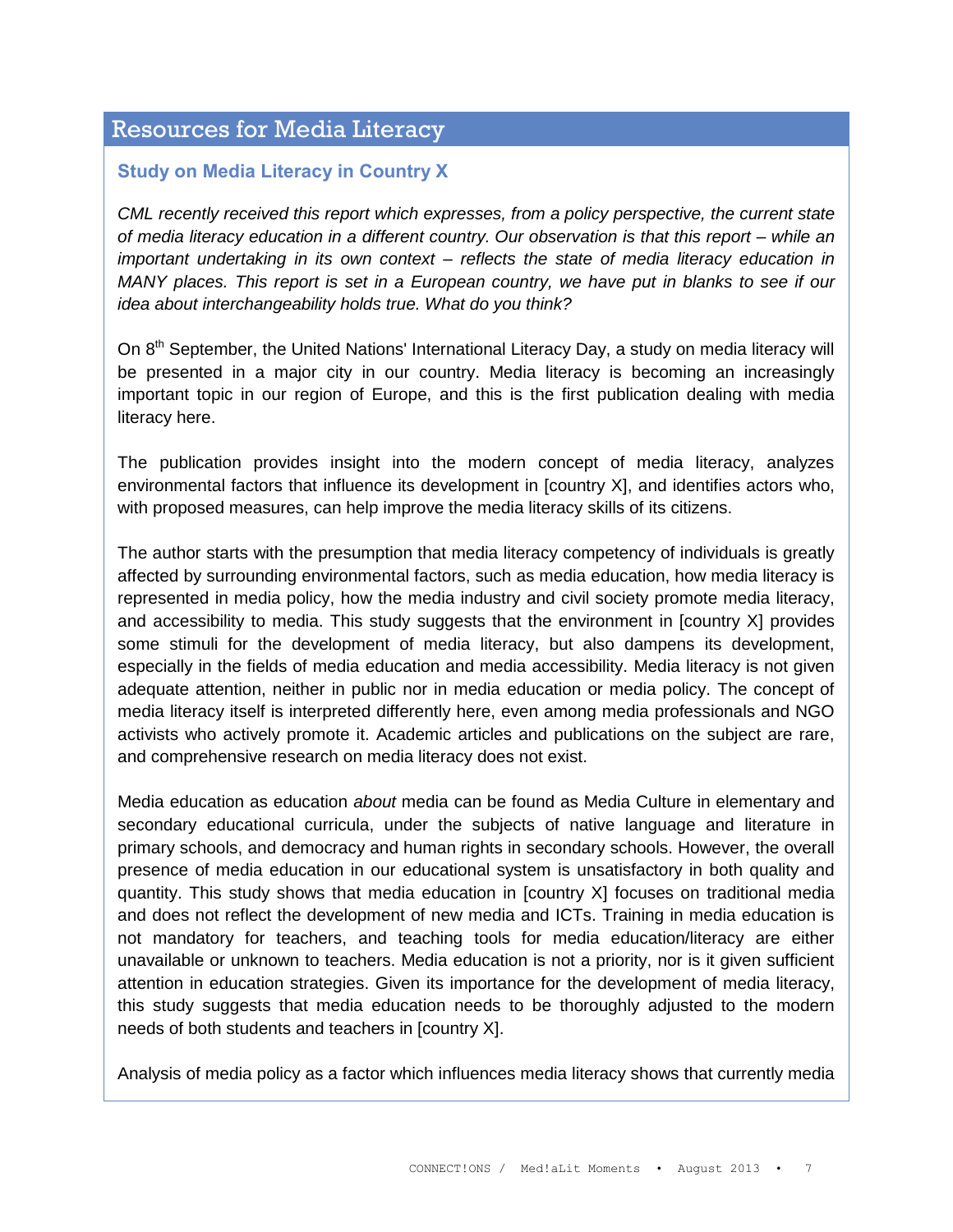literacy is explicitly mentioned in only one legal document, the *Broadcast Sector Policy*, and it is not set as a strategic objective in the field of information, media and communications. Nevertheless, within our laws and subordinate regulations, a solid foundation for media literacy development has been already laid, primarily through the establishment of a modern regulatory authority - Communications Regulatory Agency (CRA) - as well as through a modern regulatory framework harmonized with European standards. The CRA is continuously active in media literacy development and collaborates with other actors in the field. The Press Council in [country X], a self-regulatory body for print and online media, has also contributed to a positive environment for the development of media literacy. However, in order to achieve long-lasting results and to be able to assess media literacy levels of  $[county \times ]$  citizens, media literacy needs to play a more substantial role in media policy. Competencies of all the actors, including the ministries, regulators, public broadcast service, etc., need to be clearly defined.

Analysis of media industry activities as factors that influence media literacy development in [country X] shows that the environment provides some incentives for development, primarily through the activities of the Press Council, as well as through a very active film industry that offers different educational programs within numerous film festivals. Traditional media outlets such as daily newspapers, TV and radio tend not to undertake activities that would help transform their audiences into competent media consumers. It is also evident that telecommunication companies and Internet service providers do not invest enough effort to introduce their clients to new technologies and the possible risks associated with them.

This study identifies ten NGOs in [country X] as key players in media literacy development. These organizations have offered educational seminars and workshops, established web portals, organized conferences, and conducted campaigns. The focus of their activities has been on the development of citizens' abilities to critically analyze and evaluate media content. The activities are aimed towards different age groups, although senior citizens are completely excluded from this process. It has also been acknowledged that better collaboration and better coordination of activities among different NGOs is necessary in order to integrate all aspects of media literacy and to include all target groups. The weakest point of these activities, as identified in the analysis, is the financial aspect, as there is a lack of public funds to support such activities.

Media accessibility is also a factor in the development of media literacy. In comparing the accessibility of TV, radio, print, cinema, mobile phones and Internet in [country X] and elsewhere in Europe, statistical data shows that [country X] is significantly behind the European average. The exception is accessibility of TV, which is 99% of the EU average. Accessibility of radio and mobile phones in [country X] is over 60% of the European average, which is satisfactory. A significant deficit is shown in daily print and internet access, which is slightly over 40% of the European average. Access to cinema is the lowest of all of these, just 17% of the European average.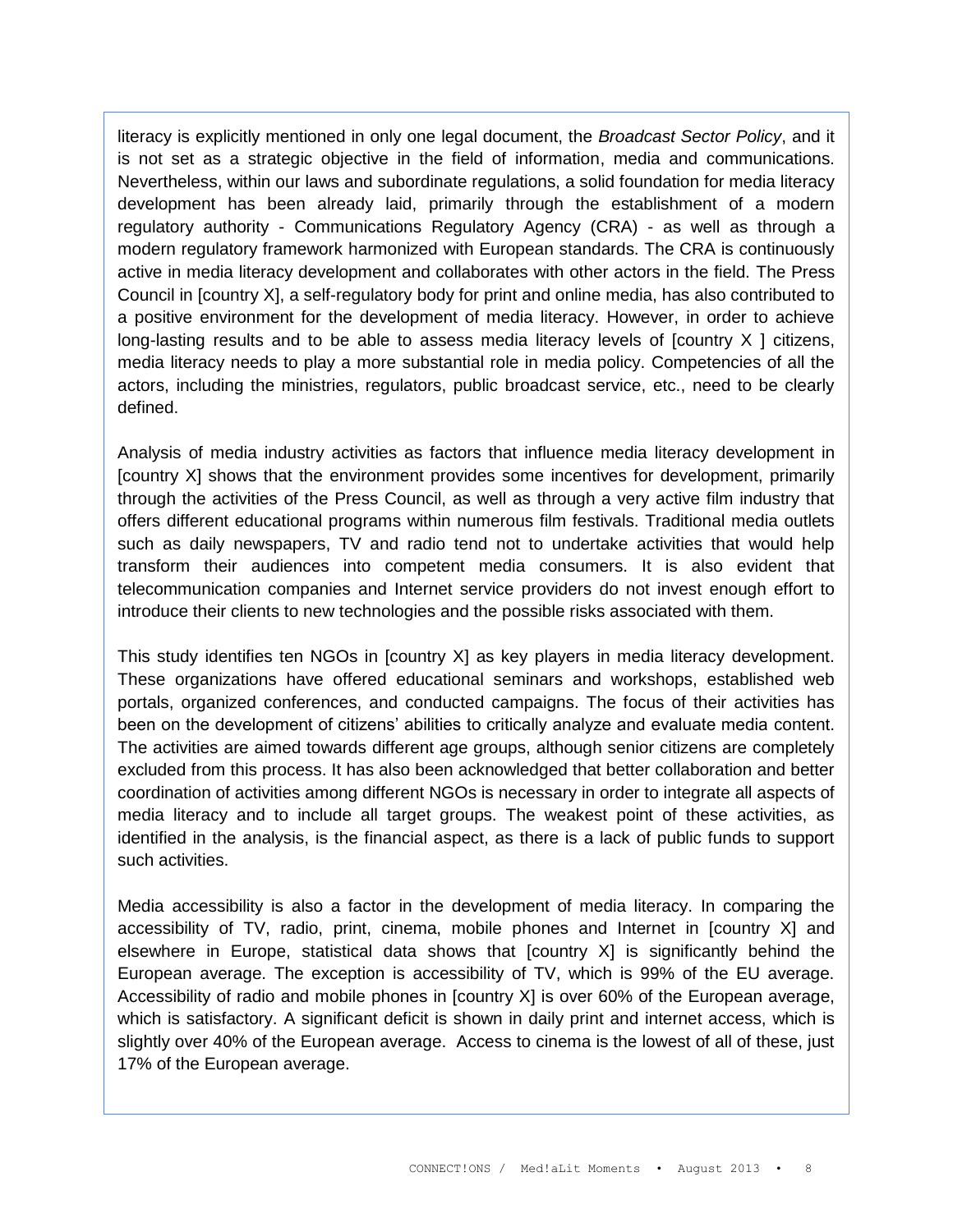In its last chapter, this publication tries to answer the question *How to improve media literacy in [country X]?* In European practice, improvement of media literacy is considered an obligation of the state, as well as that of other actors, such as the media industry and NGOs. A better environment also lends itself to better individual competencies in media literacy. Bearing in mind the European concept of media literacy and the state of its development in [country X], this study suggests 20 concrete measures to enhance media literacy of [country X] citizens. These include promoting discussion among all relevant actors on the status and development of media literacy; qualitative and quantitative integration of media education into curricula; development of teaching tools for media literacy; and securing financial support for increasing media literacy activities.

Publication of "Media Literacy in [country X]" was printed with the support of Internews [country X] and represents a part of Internews' efforts to contribute to the enhancement of media literacy in [country X].

COUNTRY X = Bosnia and Herzegovina, abbreviated as BH or BiH.

AUTHOR: Lea Tajic, Communications Regulatory Agency of Bosnia and Herzegovina, Head of International Cooperation in Broadcasting.

*CML's thanks go to Lea for sharing this report and for inadvertently reporting on the state of media literacy education throughout most of the world. For those who have contrary information, please let us know!*

### **Sources Cited in this Issue**

- Ravitch, Sharon M., and Riggan, Matthew. *Reason and Rigor: How Conceptual Frameworks Guide Research*. Los Angeles: Sage Publications, 2012.
- Shields, Patricia M., and Tajalli, Hassan. "Intermediate Theory: The Missing Link in Successful Student Scholarship." *Journal of Public Affairs Education* 12.3 (2006): 313-334.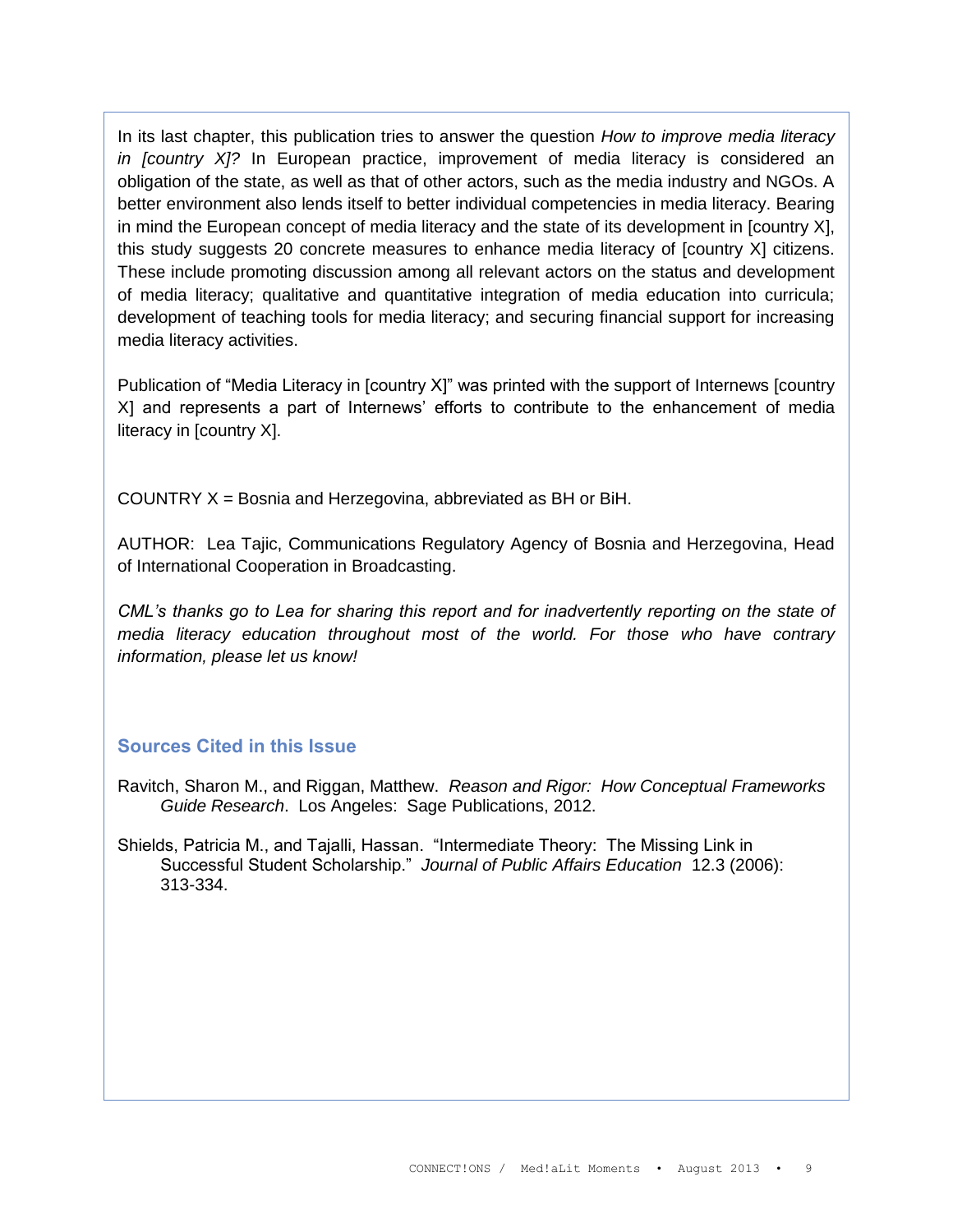# Med!aLit Moments

## **Why Don't I See What You See?**

Today, online advertisements are tailor-made for individual recipients, but it can be difficult to discern that fact unless someone else shows you the ads that have been targeted to them. In this MediaLit Moment, your middle school students will have the opportunity to 'lift the veil' on the customization of media content by examining domestic and international covers for the same magazine. In the process, they'll imaginatively take the position of media producers as they attempt to track the inferences producers made about different audiences.

*Ask students to offer possible reasons why producers would print different covers for domestic and international editions of the same magazine.* 

**AHA!:** Everybody in the U.S. sees the same cover for *Time* magazine, but somebody in Europe or Asia might see something totally different!

**Key Question #3:** How might different people understand this message differently? **Core Concept #3:** Different people experience the same media message differently. **Key Question #3 for Construction:** Is my message engaging and compelling for my target audience?

#### **Grade Level:** 6-8

**Materials:** computer with high speed internet access, LCD projector and screen; or print outs of selected website pages

An internet search for "Time magazine cover" will bring you to a page on the Time website which (usually) displays covers for all four regions in which the magazine is distributed. Occasionally you will need to do some additional searching to view international covers. The page should also allow you to search for past covers by date. Here are some dates for issues of *Time* whose domestic and international covers differ significantly: July 1<sup>st</sup>, 2013 (v.182, n. 1), December 5<sup>th</sup>, 2011 (v. 178, n. 22), October 3<sup>rd</sup>, 2011 (v. 178, n. 13), November 29<sup>th</sup>, 2010 (v. 176, n. 22).

**Activity:** Have fun "talking up" the fact that media usually seem to be made the same way for everyone—but not always. Discuss examples aside from magazine covers, if you can find any. Next, display or pass out a printout of one of the *Time* magazine covers. You may need to briefly explain the social or political context for international covers. Why would *Time* magazine print different covers in the U.S. and abroad? Introduce Key Question/Core Concept #3. How do these domestic and international covers differ? Why would the producers create these particular covers for these audiences? Ask them to take the point of view of the producers, and introduce them to Key Question #3 for Producers: Is my message